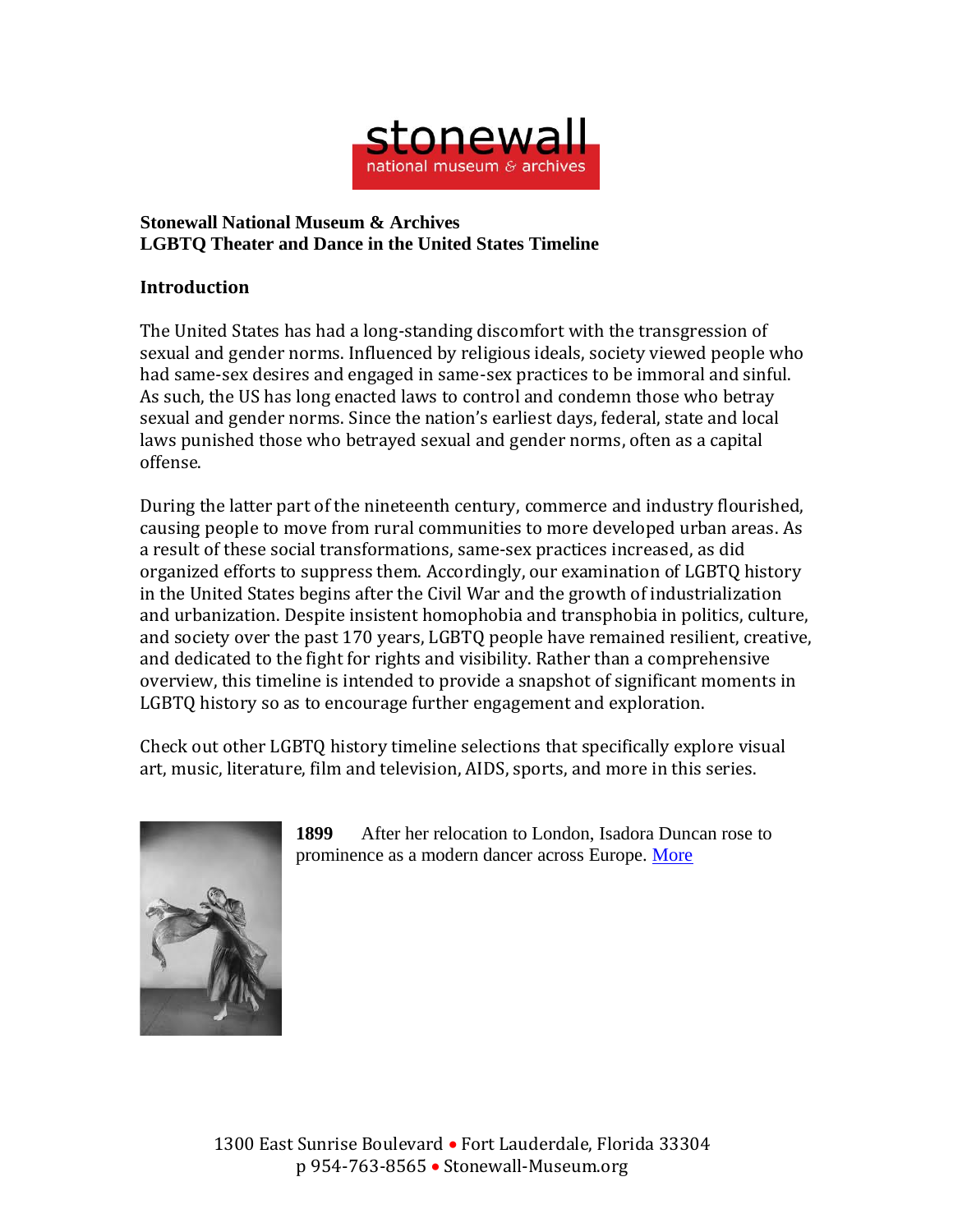

**1926** American ex-pat Josephine Baker performed her "danse sauvage" in at the Folies Bergères in Paris, immediately becoming a celebrity. [More](https://www.vogue.com/article/josephine-baker-90th-anniversary-banana-skirt)



**1934** Written by Lillian Hellman, *The Children's Hour* was about two headmistresses accused by a malicious student of having a lesbian affair. [More](https://www.historymatterscelebratingwomensplaysofthepast.org/plays/view/The-Childrens-Hour)



**1944** Jerome Robbins developed and performed in *Fancy Free* a ballet inspired by Paul Cadmus' homoerotic painting *The Fleet's In!* (1934). The work featured a magnificent score by Leonard Bernstein. [More](https://www.playbill.com/article/fancy-free-the-birth-of-an-american-classic)



**1948** Cole Porter's musical *Kiss Me, Kate* was a huge hit, winning the Tony Award for Best Musical. [More](https://www.americantheatre.org/2018/12/14/the-taming-of-kiss-me-kate/)



**1953** Openly broaching the topic of homosexuality in preparatory schools, *Tea and Sympathy* premiered on Broadway. [More](https://www.playbill.com/article/robert-anderson-tea-and-sympathy-playwright-dead-at-91-com-157850)

1300 East Sunrise Boulevard • Fort Lauderdale, Florida 33304 p 954-763-8565 • Stonewall-Museum.org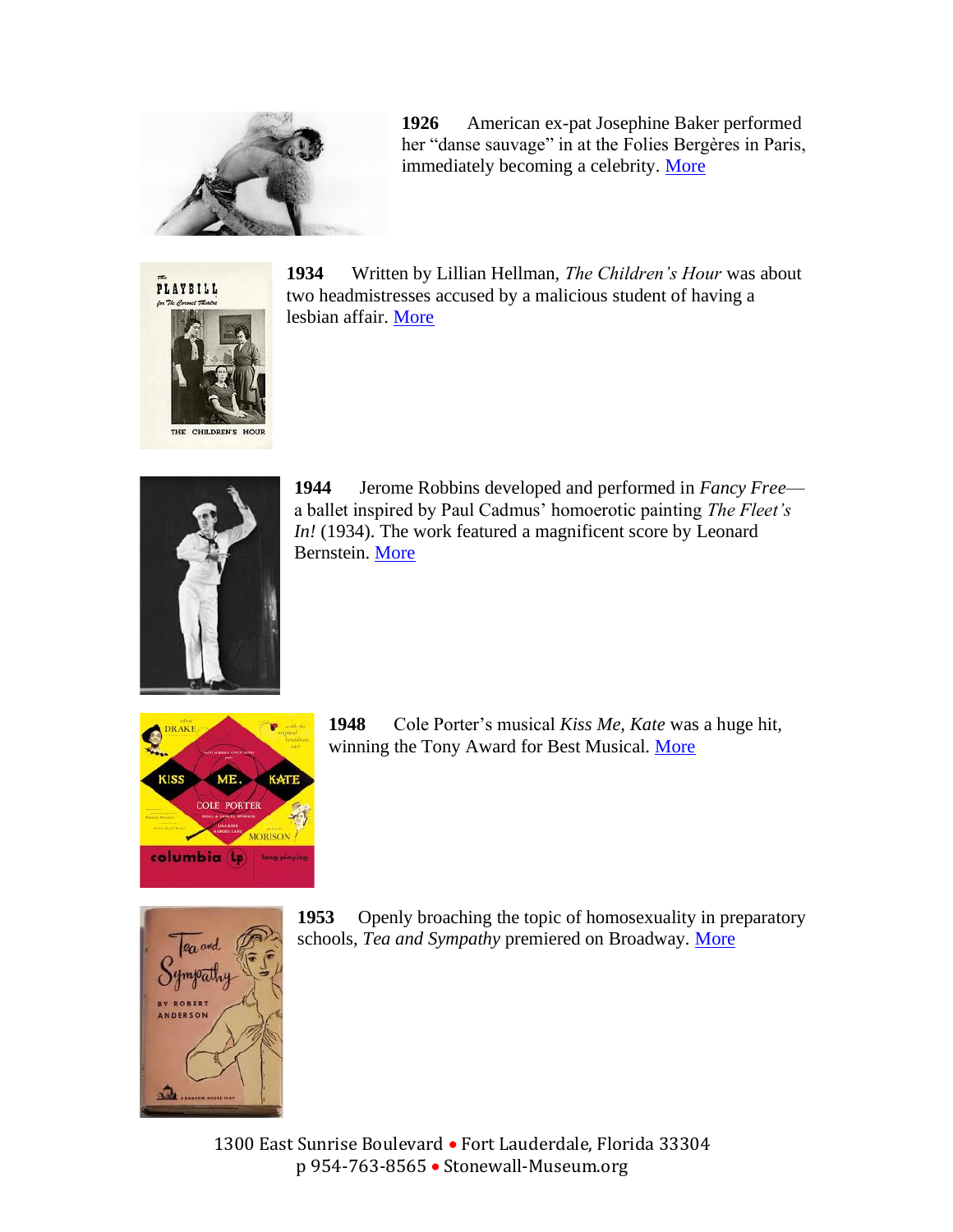

**1953** During his time at Black Mountain College, Merce Cunningham founded the Merce Cunningham Dance Company. [More](https://www.mercecunningham.org/about/merce-cunningham/)



**1955** Awarded the Pulitzer Prize for Drama, Tennessee Williams' *Cat on a Hot Tin Roof* explored familial obligation and homosexual desire. [More](https://www.playbill.com/article/look-back-at-65-years-of-cat-on-a-hot-tin-roof-on-broadway)



**1956** With a libretto by Lillian Hellman, Leonard Bernstein's operetta *Candide* premiered on Broadway. [More](https://www.leonardbernstein.com/works/view/10/candide)



**1958** Alvin Ailey started the Alvin Ailey American Dance Theater, a path-breaking Black modern dance troupe. [More](https://www.alvinailey.org/about/history)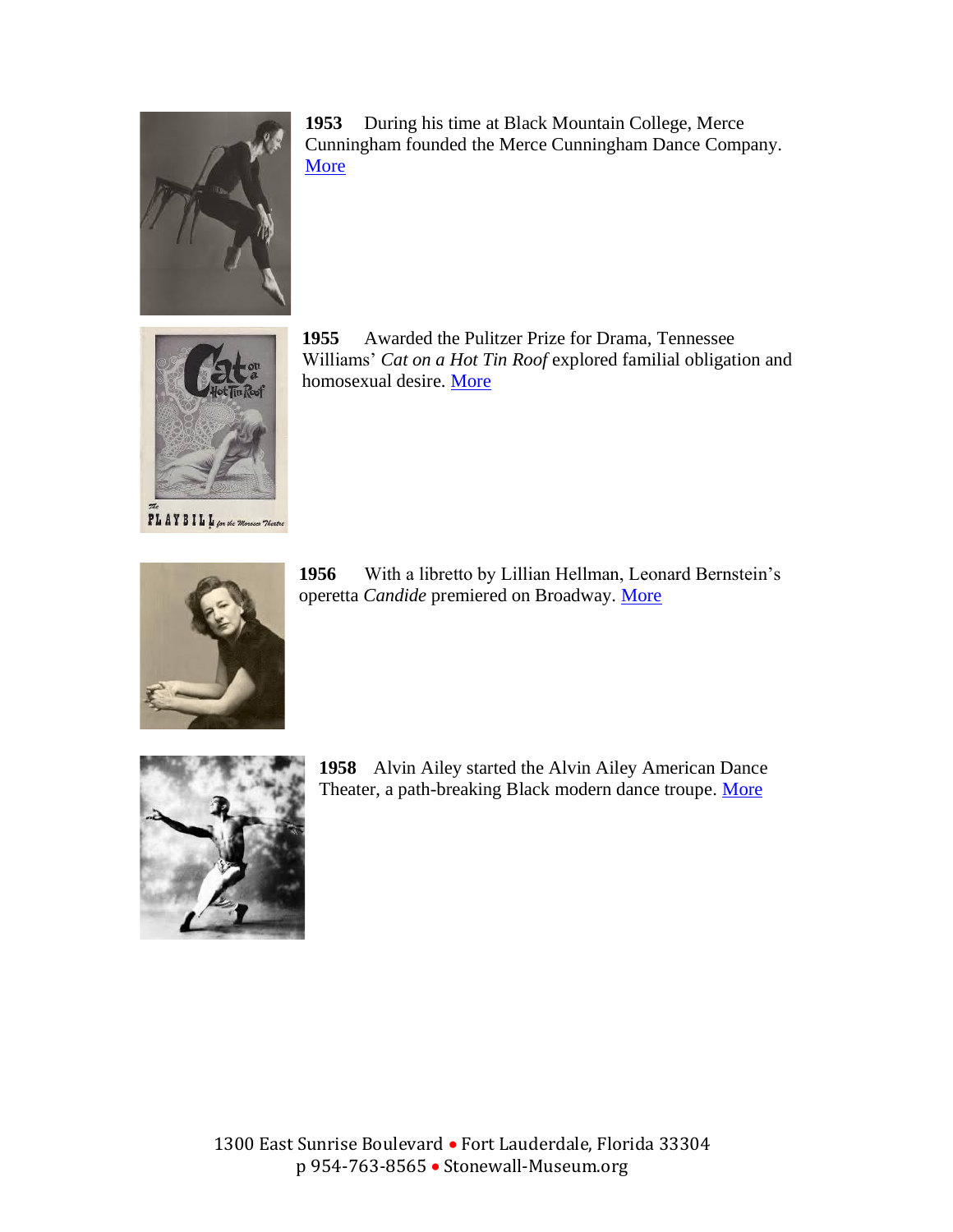

**1959** After her landmark play *A Raisin in the Sun* opened on Broadway, Lorraine Hansberry became the youngest playwright, the first African American, and the fifth woman to win the New York Drama Critics Circle Award for Best Play. [More](http://outhistory.org/exhibits/show/lorraine-hansberry/lesbian-writing)



**1962** *Who's Afraid of Virginia Woolf?* by Edward Albee invited queer interpretations. [More](https://www.playbill.com/article/playbill-archives-whos-afraid-of-virginia-woolf-1962-com-124767)



**1964** Lanford Wilson's *The Madness of Lady Bright* and Robert Patrick's *The Haunted Host* premiered at the Caffe Cino in the West Village, boldly foregrounding gay stories and characters. [More](https://glreview.org/article/1964-the-birth-of-gay-theater/)



**1966** With music by John Kander and lyrics by Fred Ebb, the musical *Cabaret* brought to life the queer underbelly of 1930s Berlin. [More](https://www.latimes.com/entertainment/arts/la-ca-cm-cabaret-pantages-20160718-snap-story.html)



**1967** Charles Ludlam founded his Ridiculous Theatrical Company, which became a hub of queer experimental performance. [More](https://www.villagepreservation.org/2016/10/12/the-ridiculous-theatrical-company/)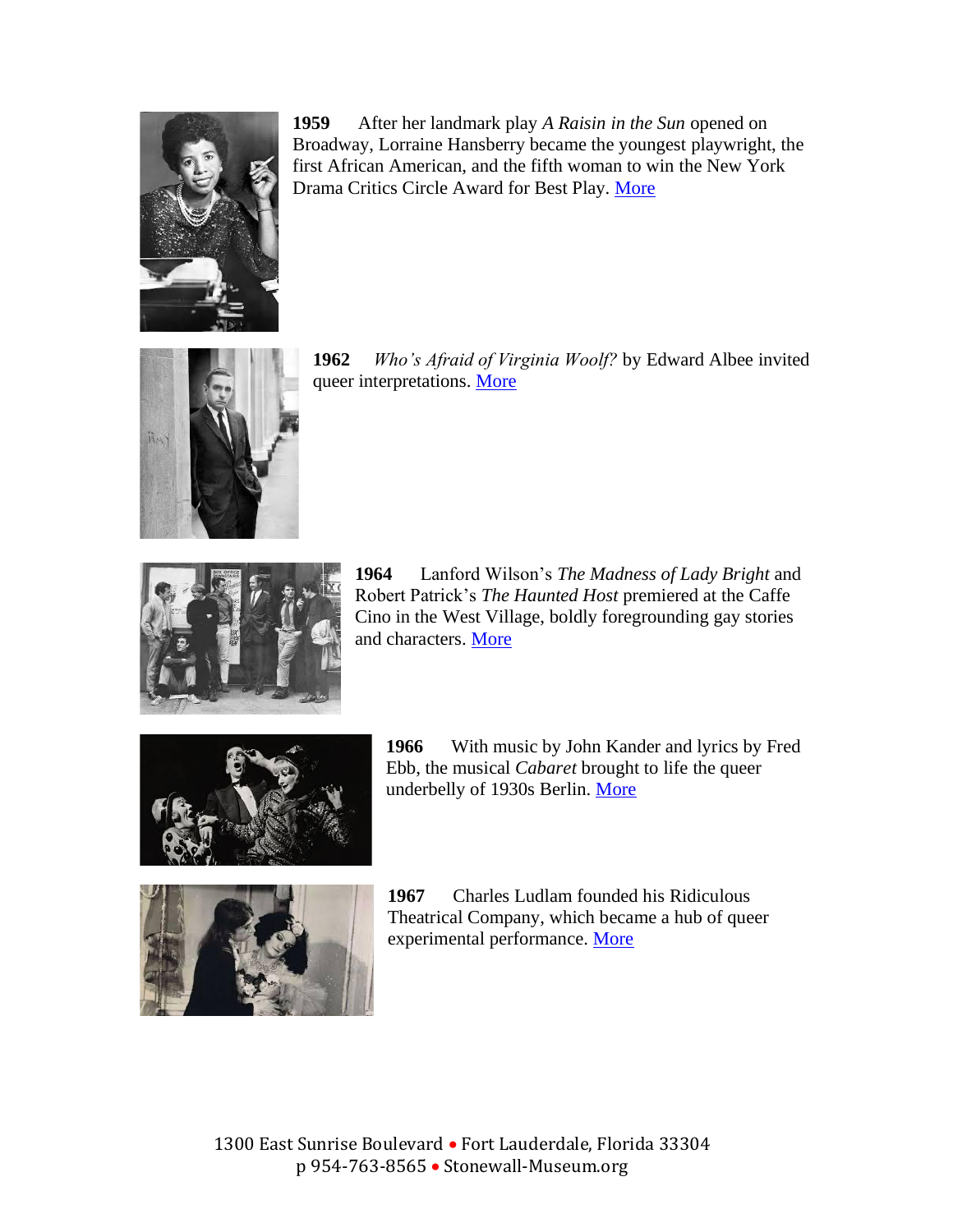

**1968** Mart Crowley's off-Broadway play *The Boys in the Band* was a turning point in American theater because of its heart-warming and heart-wrenching portrayal of contemporary gay life. [More](https://www.nytimes.com/2018/02/26/t-magazine/gay-theater-history-boys-in-the-band.html)



**1971** Stephen Sondheim's *Follies* opened on Broadway.

[More](https://www.playbill.com/article/look-back-at-stephen-sondheims-follies-on-broadway)



**1971** Wayland Flowers' erotic puppet show *Kumquats*  premiered in New York City. [More](https://wepa.unima.org/en/wayland-flowers/)



**1976** For his visionary direction and choreography of *A Chorus Line*, Michael Bennett won two Tony Awards. [More](https://www.bbc.com/news/entertainment-arts-39405660)



**1979** Martin Sherman's *Bent* examined the oppression of gays in Nazi Germany. [More](https://www.theatermania.com/los-angeles-theater/news/martin-sherman-bent-taper-interview_73724.html)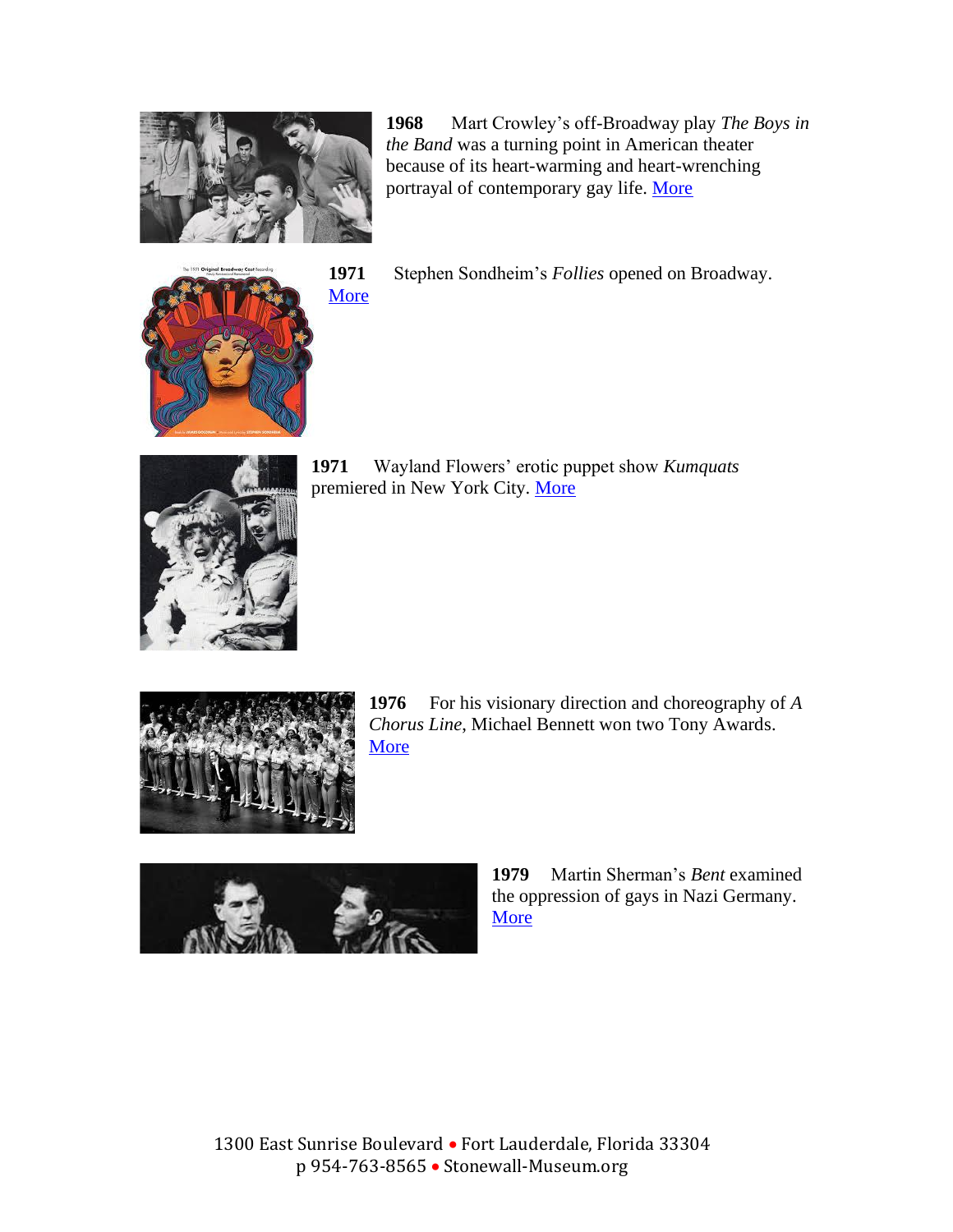

| 1980 | Jane Chambers' Last Summer at Bluefish Cove |  |
|------|---------------------------------------------|--|
|      | became a touchstone of lesbian drama. More  |  |



**1980** Split Britches, a lesbian feminist theater company, was founded in New York. [More](http://www.split-britches.com/home)



**1982** Harvey Fierstein's off-off-Broadway play *Torch Song Trilogy* told the story of a gay Jewish drag queen and torch singer. [More](https://www.theguardian.com/stage/2012/may/28/harvey-fierstein-antony-sher-torch)





**1985** Two of the first plays to address the urgency of the AIDS crisis, William M. Hoffman's *As Is* and Larry Kramer's *The Normal Heart* opened in New York City. [More](https://www.playbill.com/article/when-as-is-and-the-normal-heart-both-tackled-aids)



**1987** Influenced by the aesthetics of film noir, Holly Hughes' *Dress Suits to Hire* told a lesbian love story. [More](http://www.lamama.org/archives/2005/DressSuits.htm)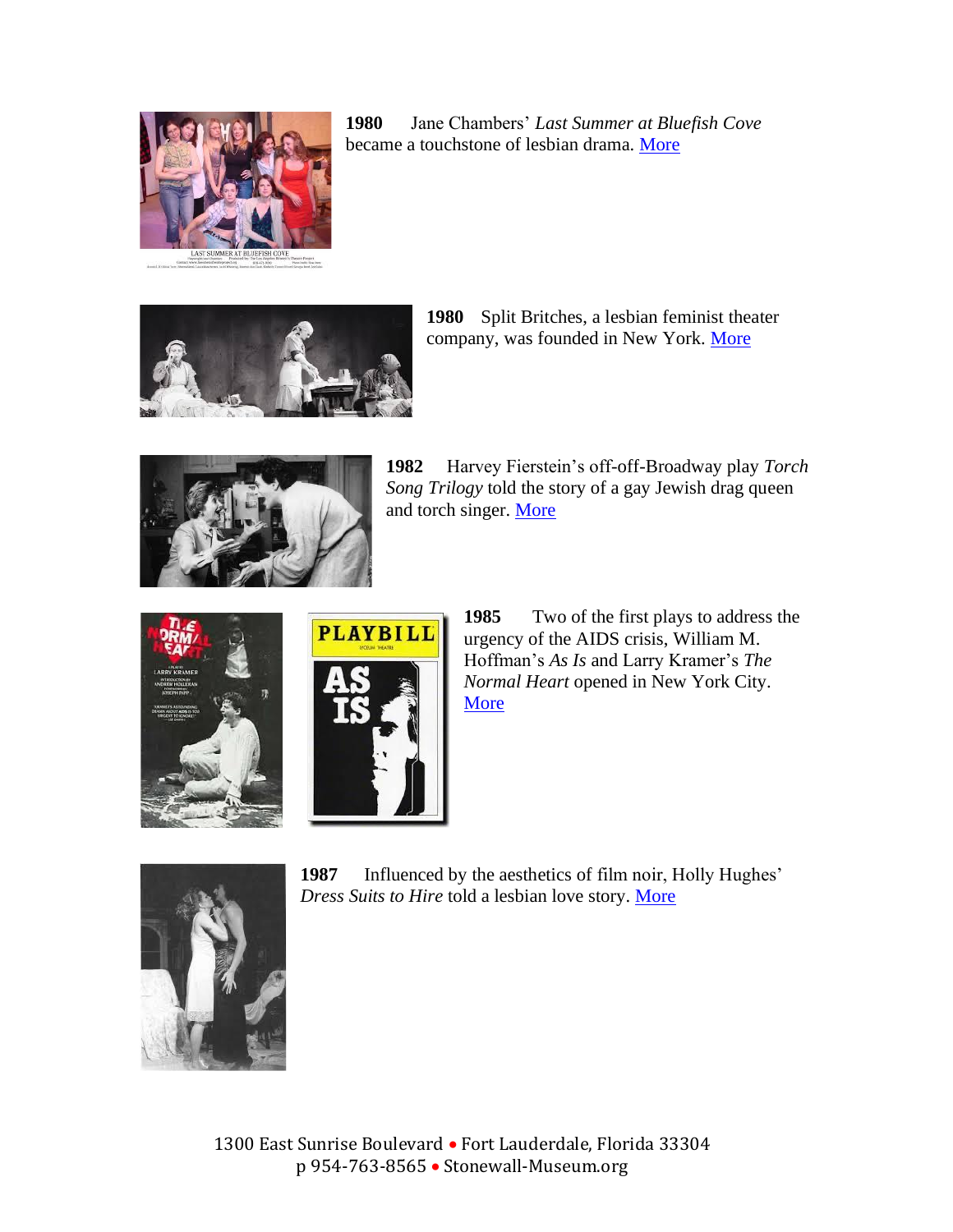

**1988** BD Wong won a Tony Award for his performance in the play *M. Butterfly.* [More](https://www.nytimes.com/2017/10/17/theater/5-artists-on-how-m-butterfly-changed-their-lives.html)



**1989** Kate Bornstein developed her first play, *Hidden: A Gender*. [More](https://www.youtube.com/watch?v=fFD8NpA3hec)



**1990**Centered on the Black queer experience, the Pomo Afro Homos, an ebullient theater troupe, was founded in San Francisco. [More](https://sites.google.com/nyu.edu/contemporaryplaywrightsofcolor/postmodern-african-american-homosexuals-pomo-afro-homos)



**1991** Titled *Millennium Approaches*, the first part of Tony Kushner's masterpiece *Angels in America* premiered to immense critical acclaim. [More](https://www.newyorker.com/magazine/2018/04/16/angels-in-america-brilliant-maddening-and-necessary)



**1992** William Finn's musical *Falsettos* attended to the intersections of gay and Jewish experience. [More](https://www.playbill.com/article/william-finn-explains-how-falsettos-came-to-be)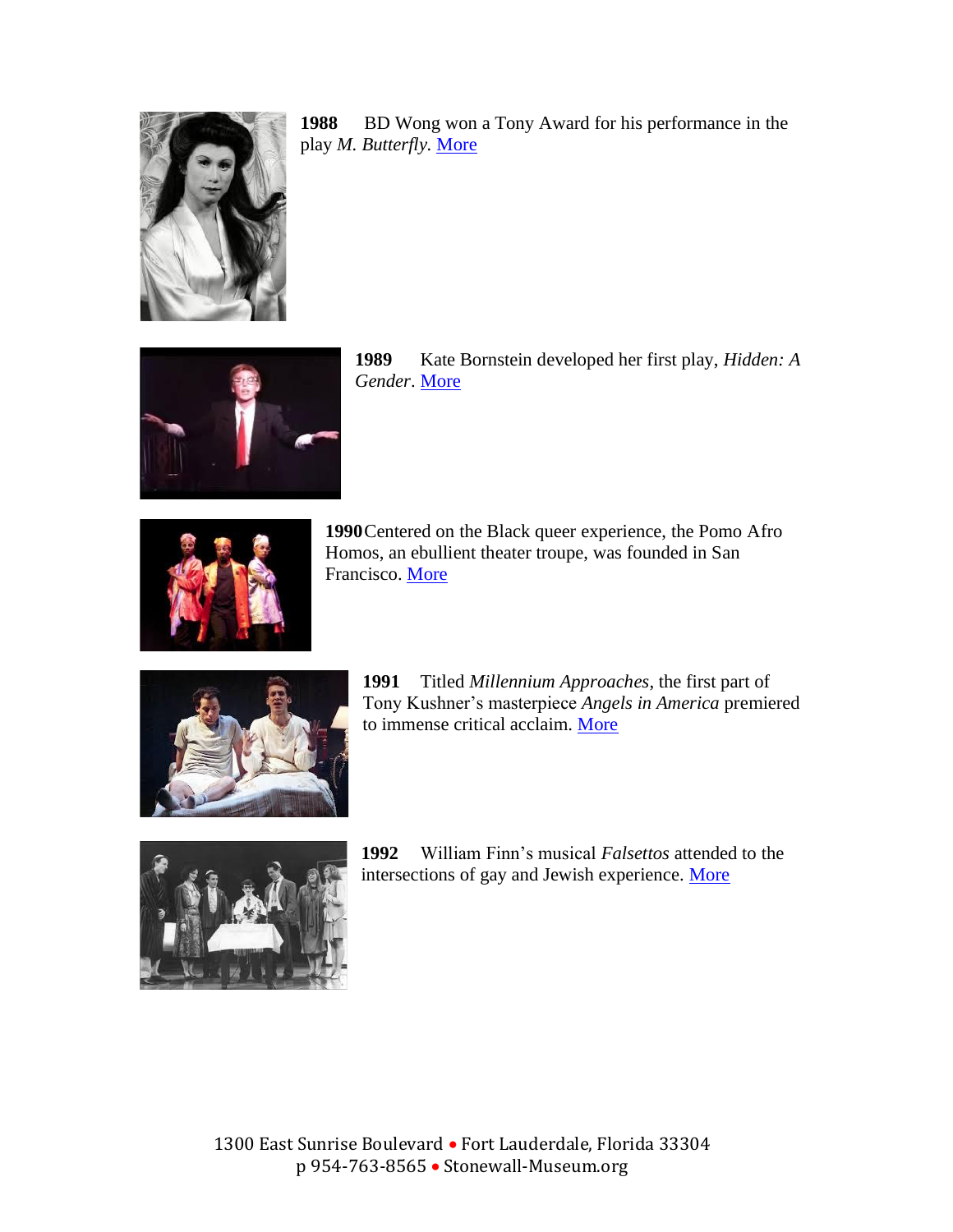

**1992** Tim Miller performed *My Queer Body*, a theatrical piece about queerness, HIV/AIDS, and homophobia. [More](https://hemisphericinstitute.org/en/hidvl-collections/item/2636-tim-miller-body.html)



**1993** With music by John Kander, lyrics by Fred Ebb, and a book by Terrence McNally, *Kiss of the Spider Woman* had a queer storyline—and won the Tony Award for Best Musical. [More](https://www.playbill.com/article/look-back-at-kiss-of-the-spider-woman-on-broadway)



**1993** World-renowned ballet dancer Rudolf Nureyev died of AIDS-related illness at age 54. [More](https://www.theguardian.com/stage/2003/jan/30/dance.artsfeatures)



**1993** Paul Rudnick's play *Jeffrey* focused on the comedic aspects of HIV/AIDS[. More](https://www.nytimes.com/1993/01/21/theater/review-theater-laughs-that-mask-the-fears-of-gay-manhattan.html)



**1995** Cherry Jones won her first Tony Award for Best Actress in a Play—*The Heiress*—and came out in her acceptance speech. [More](https://www.npr.org/2020/08/31/906693558/actor-cherry-jones-on-her-journey-from-theater-to-succession-media-mogul)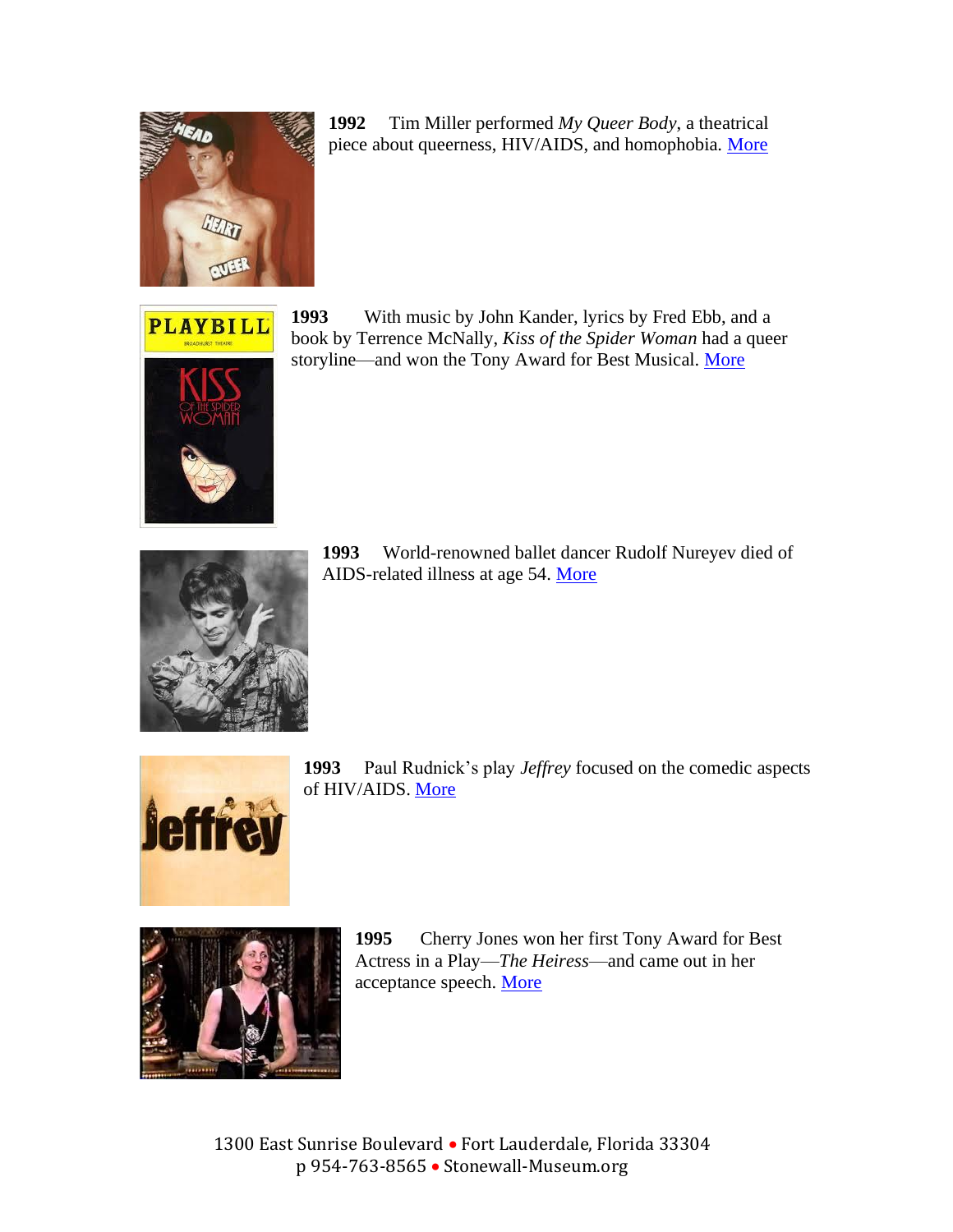

**1998** Alan Cumming won a Tony Award for the role of the Master of Ceremonies in the revival of the musical *Cabaret*. Joel Grey, who originated this character, won the same award in 1967. [More](http://www.alancumming.com/1998/2015/5/26/cabaret-1998)



**1998** With music and lyrics by Stephen Trask and a book by John Cameron Mitchell, the musical *Hedwig and the Angry Itch*  opened off-Broadway. [More](https://www.theguardian.com/stage/2014/jul/21/hedwig-and-the-angry-inch-musicals-we-love)



**2000** Moisés Kaufman's *The Laramie Project* revolved around the aftermath of the murder of Matthew Shepard a monumental anti-gay hate crime—in Laramie, Wyoming. [More](https://www.tectonictheaterproject.org/?avada_portfolio=laramie)



**2004** Doug Wright was awarded the Pulitzer Prize for Drama for his play *I Am My Own Wife*, a one-person show about Charlotte von Mahlsdorf, an East German transgender woman who collaborated with the Stasi. [More](https://www.pulitzer.org/winners/doug-wright)



**2008** Known for his performances in *The Producers*, *Guys and Dolls*, and *A Funny Thing Happened on the Way to the Forum*, Nathan Lane was inducted into the American Theater Hall of Fame. [More](https://www.nytimes.com/2010/05/30/theater/30nathan.html)